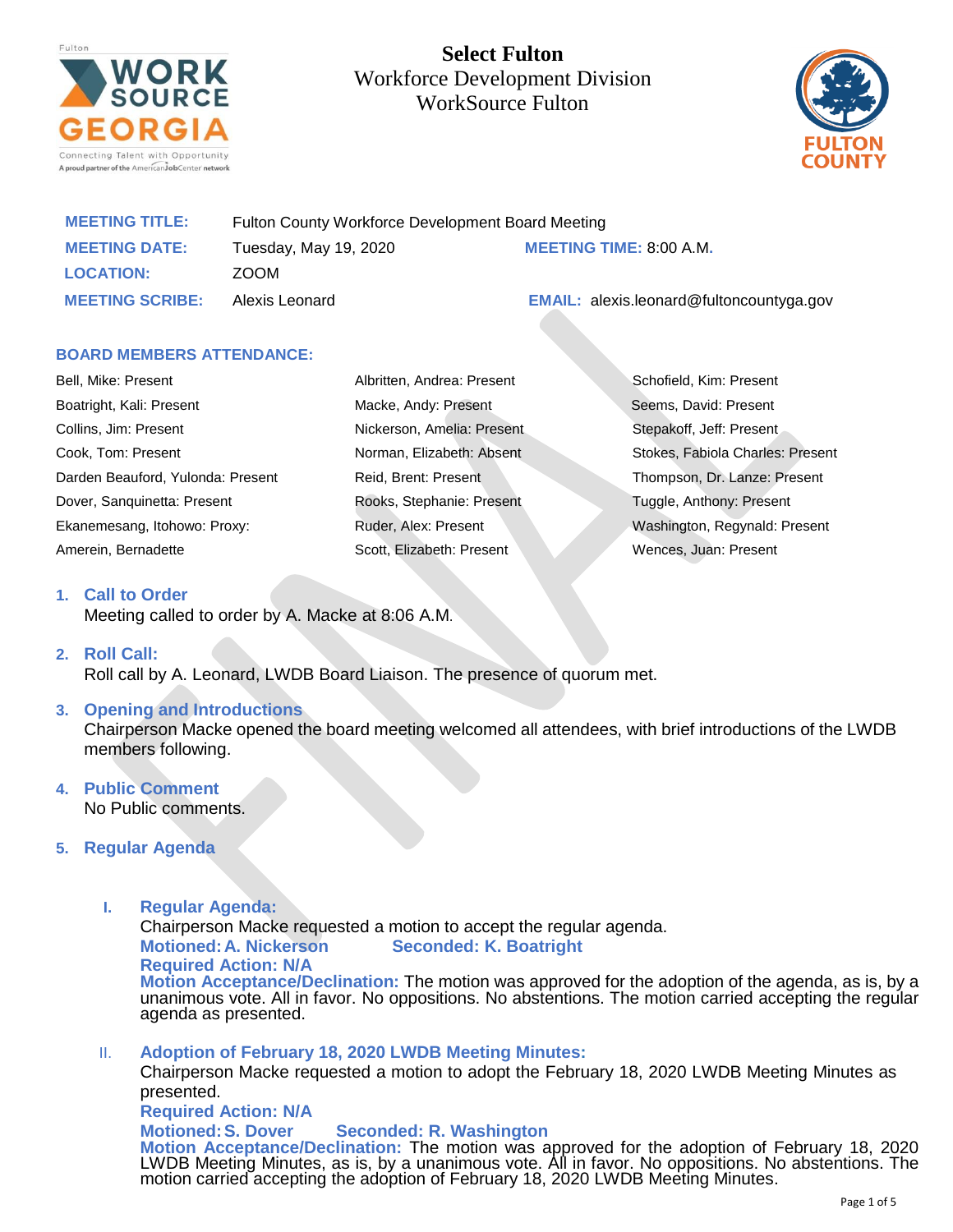#### **6. Director's Report** Economic Impact of COVID-19

S. Abdullahi, Deputy Director of Select Fulton, provided an analysis of economic impact across industry and the labor shed of Fulton County. Select Fulton is the workforce and economic development arm of Fulton County. Development Authority of Fulton County focuses mainly on large-cap x projects related to real estate. Economic Development works to identify companies to bring to Fulton County. WorkSource Fulton aides in ensuring accessibility to the talent pipeline. The model is unique, and adding the workforce development component has been a value add as talent is a major deciding factor in a company's site selection. Fulton County is a Fortune 500 destination of about 4300 private industries. The leading industries are in the professional service's base focused on things such as technology, real estate, etc. The DFAC and Fulton Board of Commissioners put together a \$3 million small business loan fund. The program had to be closed in less than two days due to the massive amount of applications. All funds have been given out.

# Key Industry Impacts

Dr. M. Looney, Superintendent of Fulton County Schools, explained the impact on the school system as that would also be an essential factor when considering reopening the economy. Fulton County has a two-part summer school program planned. Summer School One is a continuation of virtual learning. As of now, Summer School Two will be a hybrid format to limit the number of students in one building at a time. The hope is to return to a traditional school setting in fall, but Fulton has prepared two alternate scenarios. The first alternative scenario will be a continuation of remote learning. The second alternative and most complex scenario would be the blended/ hybrid scenario should there still be a requirement for social distancing. Every other day of the school week, half of the students would report to a physical campus. Fulton County School will follow CDC guidance concerning PPE. Standards for disinfection and hygiene have been modified to include disinfections during the day. The plan is to have employees and teachers wear a face mask, but as of now, there is no requirement for students to wear any.

B. Reid, CEO of Winter Companies, explained the impact of the pandemic on the construction industry. Winter Companies is comprised of two companies: Winter Construction and Winter Environmental. Both are large construction arms that focus throughout the Southeast, but mainly in the state of Georgia. Construction has been deemed essential by the Governor; therefore, the majority of the projects have been continued. Production has been slowed down due to social distancing and other CDC Guidelines that are in place. There has not been any significant layoff. One of the key indicators is whether architects are working. Generally, if architects are drawing now, construction should have projects for months to follow. In speaking with architectural firms throughout Atlanta, there has been a slowdown. There have been some layoffs, but nothing significant. More layoffs will take place as things slow down and will most likely directly affect the construction industry. Equity and funding sources have also slowed down as they wait for the signs of an influx in the economy. Considering all factors, significant layoffs in the construction and skills trades are anticipated within the next 6-18 months if the recession does turnaround.

A. Albritten, Director of Service Delivery and Acquisition for Grady Health Systems, provided perspective on the state of the healthcare industry, specifically hospitals. Fortunately, there have been no significant furloughs or layoffs. The pandemic has created an increased demand for nurses. Over the next 6-18 months, there should be a minimal impact regarding unemployment. Hiring/ onboarding should remain steady.

T. Cook, COO of Flexible Technology Solutions, gave some clarity on the potential impact of the pandemic on niche IT/ Financial Services. Flex Tech provides financial services for retailers around the country by evaluating payments and determining flaws, getting the retailor money back. Deduct his amount of money that's paid by the retailer to their vendor. For a vast number of retailers, the purchases have gone to zero. As of now, the business has not slowed, but over the next 6-18 months, the ability to monetize on services provided may cause some layoffs.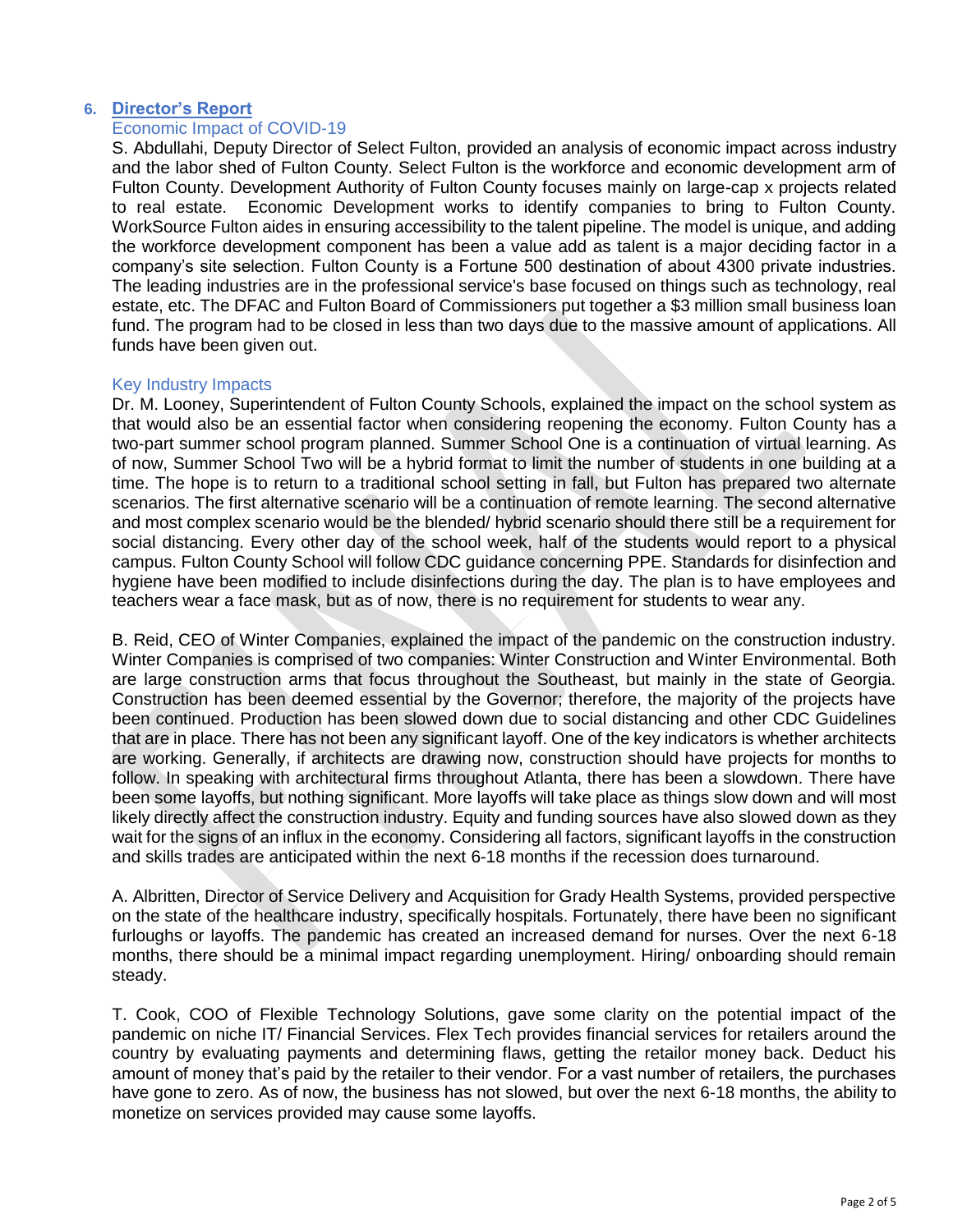#### Workforce Response to COVID-19

B. Lacy, WorkSource Fulton Division Manager, provided a director's report on the impacts of COVID-19 on WorkSource Fulton. In the middle of March, the One-Stop Centers closed and shifted to all virtual operations. Customers are now pushed through the ATLWorks website, creating a significant increase in April and May.

WorkSource Fulton has about \$2 million available in Dislocated Worker Funds, inclusive of the projected allocation to be received on July 1st. The final dollar amount will be determined, depending on how much is held back for state reserves. Governor Kemp's press release stated that TCSG was awarded \$12 million from a National Dislocated Worker Grant. Of that, WorkSource Fulton will receive \$650,000. All of standard services deliver lines available with the award, and access to the funds for the next two years. There are two additional bills being watched: Relaunching America's Workforce Act, projects anywhere between \$15 and \$50 billion, specifically for Workforce Recovery. It has not gained much attraction in the House but has been introduced. The H.E.R.O.S Act has cleared the House and is now in Senate for them to pass. It is the first bill that has any funding for workforce training. It is about \$2 billion nationwide. Should it be passed as is, the projected additional allotment would be equal to about 50% of the annual awards.

One primary concern for staff and the Youth Committee has been how the pandemic will impact Youth Summer Programs. Across the region and state, the typical summer programs that in-school and out-ofschool youth would take the opportunity to learn and earn via internships have been canceled nationwide. Fulton County has also pulled all general funds allocated for summer internships and redirected it to COVID-19 Response. Engaging all youth through a virtual opportunity is the goal; fortunately, partners such as Metro Chambers, Aerotropolis, and Metro Atlanta Industry Partnerships are all having the conversation and have existing infrastructure that can be leveraged. Metro Atlanta Industry Partnerships will use the existing infrastructure and build a youth program for the region. DeKalb County opened a program with 800 slots and received over 8,000, shows the demand is there. WorkSource Fulton proposes to do a summer course of virtual webinars and curriculum with partners at Career Rise. Youth will be able to go to one of the centers where there will be a mobile hotspot, the mobile unit will be deployed to communities that may not have access to that career center, or they participate from home. The webinars will consist of panels that are set up with key industries across the region, inclusive of entry-level through C-Suite leaders talking about their industries creating career awareness. From that, a set of curriculums would be built for the youth to follow up and continue career exploration. As the program develops, board members will be asked to assist in making connections with speakers and possibly participate in some of the panels.

# **7. Committee Reports and Recommendations**

#### Performance & Accountability Committee:

## **Adoption of WorkSource Policy & Procedures Manual**

S. Rooks, Chairperson of the Performance & Accountability Committee, provided the committee report. The Performance & Accountability Committee assisted in the review of the Policy & Procedures Manual. The manual has been reduced from hundreds of pages to about 80, making it more fluid and efficient. Many new policies have already been brought to the board for review and approval. It was requested that the board approves the recommendation of the Performance & Accountability Committee to accept the WorkSource Fulton Policy & Procedure Manual. **Required Action:** No further action required

## **Motioned:A. Nickerson Seconded: Y. Darden Beauford**

**Motion Acceptance/Declination:** The motion was approved to accept the WorkSource Fulton Policy & Procedure Manual by a unanimous vote of the board members. All in favor. No oppositions. No abstentions. The motion carried accepting the Policy & Procedures Manual.

## **Approval of Pilot Waiver**

The Performance & Accountability Committee reviewed the waiver for the Human-Centered Design Pilot program. It is a process that has been adopted by all five Metro Atlanta boards. The program uses a single process centered on the customer allowing for more equitable and inclusive access to W.I.O.A. programs. The Performance & Accountability Committee recommends accepting the Pilot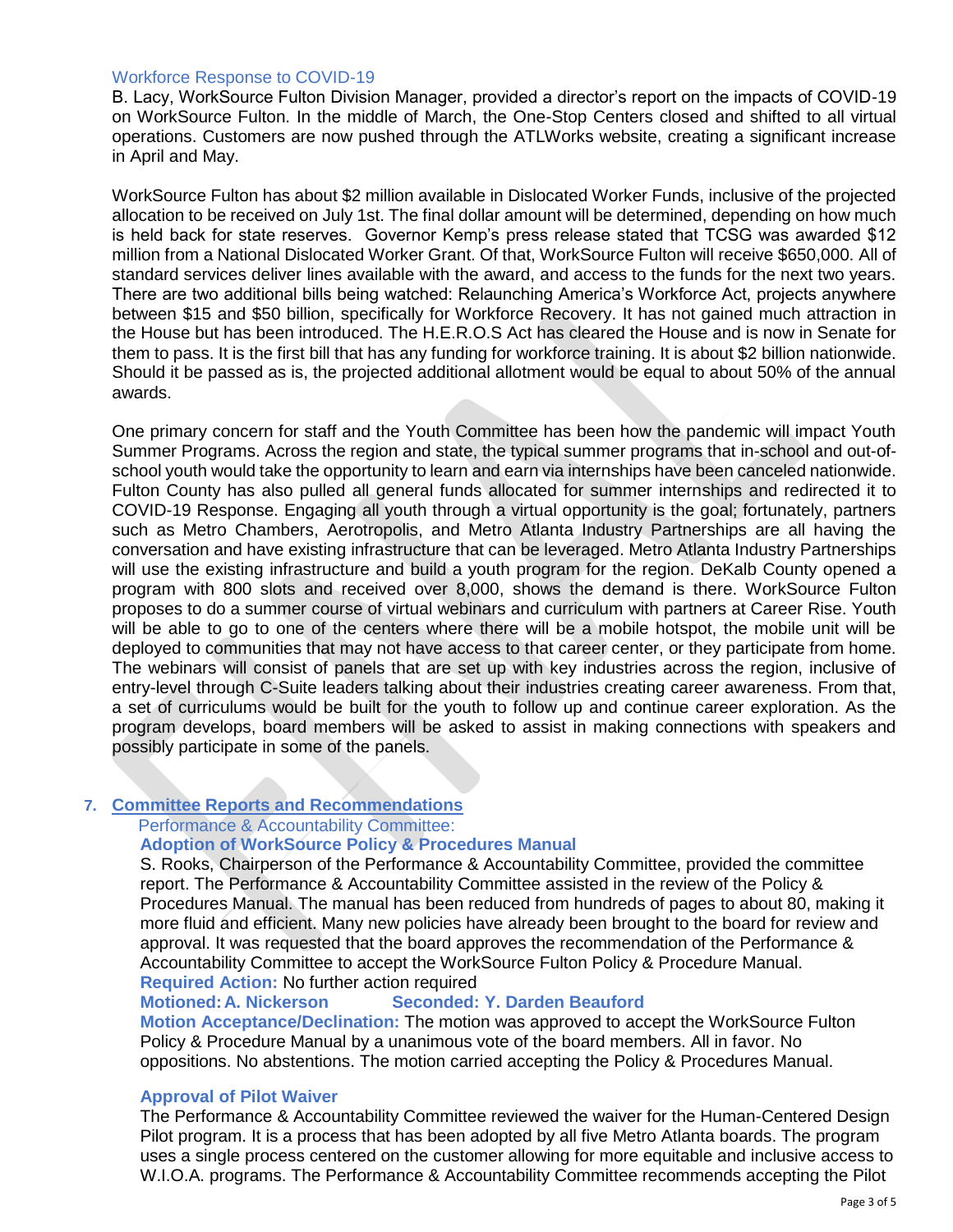Waiver. A copy has been provided to each board member in the document packet. It was requested that the board approved the recommendation of the Performance & Accountability Committee to accept the Pilot Waiver

**Required Action:** No further action required

**Motioned:** K. Boatright **Seconded:** T. Cook

**Motion Acceptance/Declination:** The motion was approved to accept the Pilot Waiver by a unanimous vote of the board members. All in favor. No oppositions. No abstentions. The motion carried accepting the Pilot Waiver.

#### Youth Committee:

Y. Darden- Beauford, Chairperson of Youth Committee, provided the Youth Standing Committee report. ResCare has continued to engage youth, providing individualized services through virtual content. Both the G.E.D. Essentials and Computer Training Essentials have also transitioned to virtual learning.

The Youth Committee has voted and approved the process of engaging youth-centered Community-Based Organizations. Over 15 participation and criteria forms have been sent out. As they are returned, updates on new partnerships will be provided to the board. In addition to C.B.O participation, several youth participants have been asked to participate in the committee, ensuring a youth perspective is included.

## Finance Committee Report:

## **Adoption of PY 2020 Budget**

B. Reid, Chairperson of the Finance Committee, provided the committee report. The Finance Committee has been meeting monthly since February. The financial reports for the period ending March 30, 2020, have been included in the board packet. To-date, WorkSource Fulton is on track to meet committed expenditure deadlines. As discussed at the previous board meeting, the Finance Committee has implemented a formal and structured budgeting process. The PY20 Budget Narrative is also included in the board packet.

The Finance Committee and WorkSource Fulton staff have gone through a rigorous review and Q&A on the proposed budget. The Finance Committee recommends the adoption of the PY 20 Budget. It was requested that the board approved the PY20 Budget.

**Required Action:** No further action required

**Motioned:** R. Washington **Seconded:** J. Collins

**Motion Acceptance/Declination:** The motion was approved to adopt the PY 2020 approved by a unanimous vote of the board members. All in favor. No oppositions. No abstentions. The motion carried accepting the PY 2020 Budget.

## Strategic Partnerships and Outreach Committee:

A. Nickerson, Chairperson of the Strategic Partnerships and Outreach Committee, provided the committee report. The first goal of the committee is to create an inventory list of current partnerships. The inventory of preexisting partnerships has been developed, and the committee is now working to gauge what the relationships accomplish regarding referrals, supportive services, etc.

#### Executive Committee Report:

## **Approve the PY20-PY23 Local Plan for Public Comment**

B. Lacy, WorkSource Fulton Division Manager, explained every four years, the plan has to be approved. It has not materially changed outside of updated labor statistics per state administration requirements. The plan has to be made available for public comment for the next 30 days. The plan and public comments will then be reviewed by the Executive Committee, affirmed, and later submitted to the State by June 30, 2020.

**Required Action:** No further action required

**Motioned:** K. Boatright **Seconded:** Y. Darden Beauford

**Motion Acceptance/Declination:** The motion was approved to post the PY20-PY23 Local Plan for comment approved by a unanimous vote of the board members. All in favor. No oppositions. No abstentions. The motion carried accepting the posting of the PY20-PY23 Local Plan for comment.